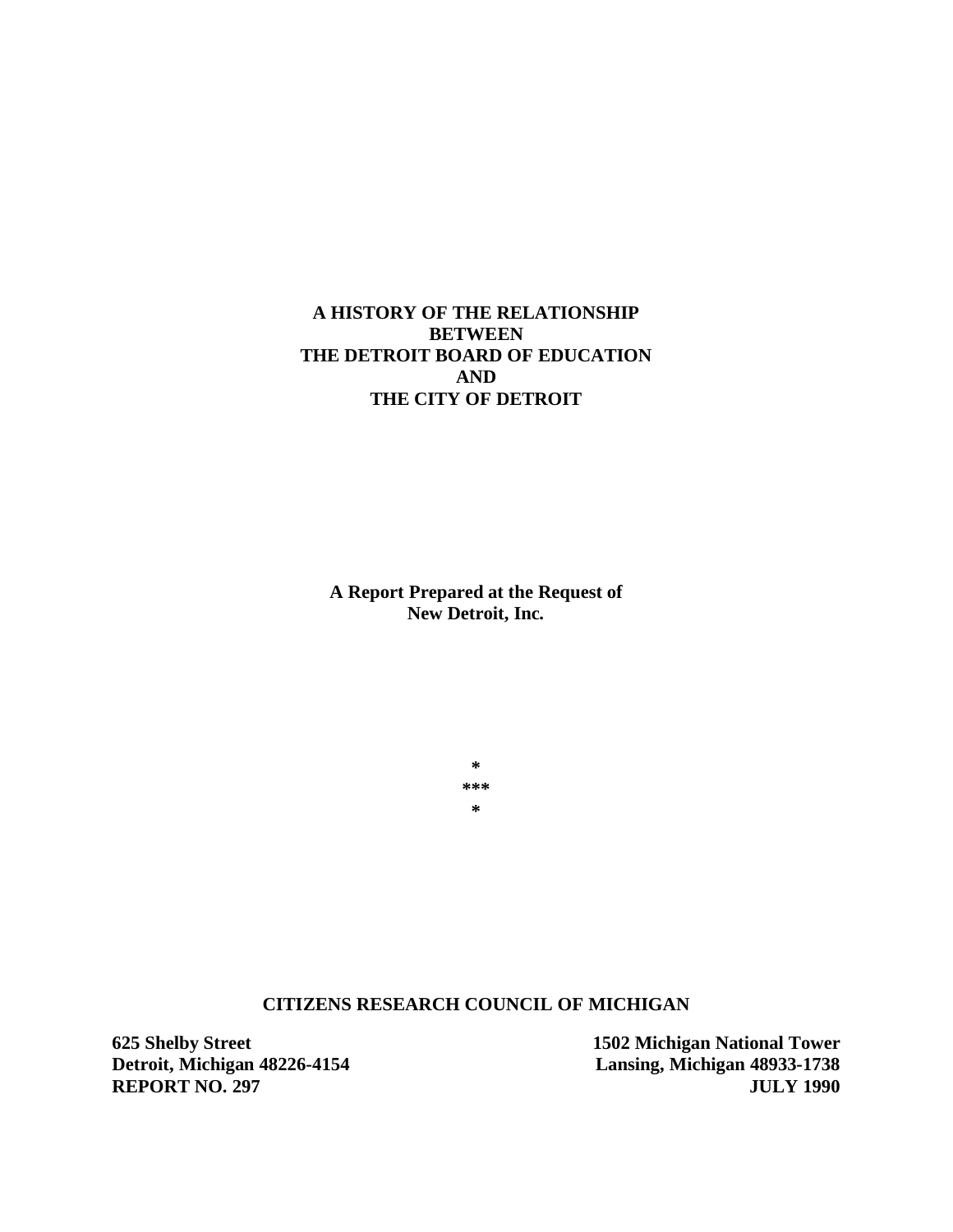#### **A HISTORY OF THE RELATIONSHIP BETWEEN THE DETROIT BOARD OF EDUCATION AND THE CITY OF DETROIT**

## **Introduction**

Public education has been a subject of controversy in Detroit since the earliest days of the settlement. More recently, concerns about the many serious problems of the school system have prompted various responses: decentralization and recentralization of the school board; criticism of the administration of the system; charges that the state, which is constitutionally responsible for public education, is not doing enough to insure the availability of quality education; several proposals to increase and/or shift funding for schools.

Administration of Detroit public schools is the responsibility of the 11 elected members of the school board and the superintendent they appoint. The administration of the school system is now completely separate from Detroit city government, although the mayor of the city was originally ex officio president of the school board. It was not until 1949 that the Detroit Board of Education achieved fiscal independence from the city government.

This paper describes the legal relationship between the Detroit public school system and the city government, and places that relationship in the context of the historical development of the Detroit Public School System. Sources used for this report include various reports of the City of Detroit Public Schools dating back to the mid-nineteenth century, City of Detroit reports, state statutes, and several accounts written by early Detroit educators and historians. Documentary sources for the earliest period were incomplete and fragmentary, making the exact date of certain changes difficult to identify.

# **Early History of Education in Detroit**

**First Efforts** Although the first parochial school in Detroit was opened around 1755, it was not until 1817 that a "public" school opened. The Catholepistemiad, which consisted of a primary school and an academy, represented movement toward free public education: the tuition of the poor was paid by the territory. The curriculum proved too complex, however, and the school closed after only ten years. In 1837, the Catholepistemiad was reorganized and moved to Ann Arbor; it was subsequently named the University of Michigania and finally the University of Michigan.

Other early 19th century efforts to provide free public education were made by the Women's Literary Society and the Free School Society. An 1829 law provided that parents or guardians of children attending public school were required to pay tuition and furnish fuel for the school, but pauper children were allowed to attend free. The Michigan Constitution of 1835 provided for a system of common schools, and the state legislature in 1837 chose to delegate the basic responsibility for education to primary school districts. State funds for education first became available to Detroit in 1839; state funding was initially \$ .64 for each child on the census. A local school property tax equal to \$1.00 for each child included in the census was initiated in 1841.

The actual establishment of a system of free public schools in Detroit was the result of efforts led by Dr. Zina Pitcher, who was elected mayor in 1841. The concerns at that time were twofold: many children were not receiving an education, but were creating a nuisance and engaging in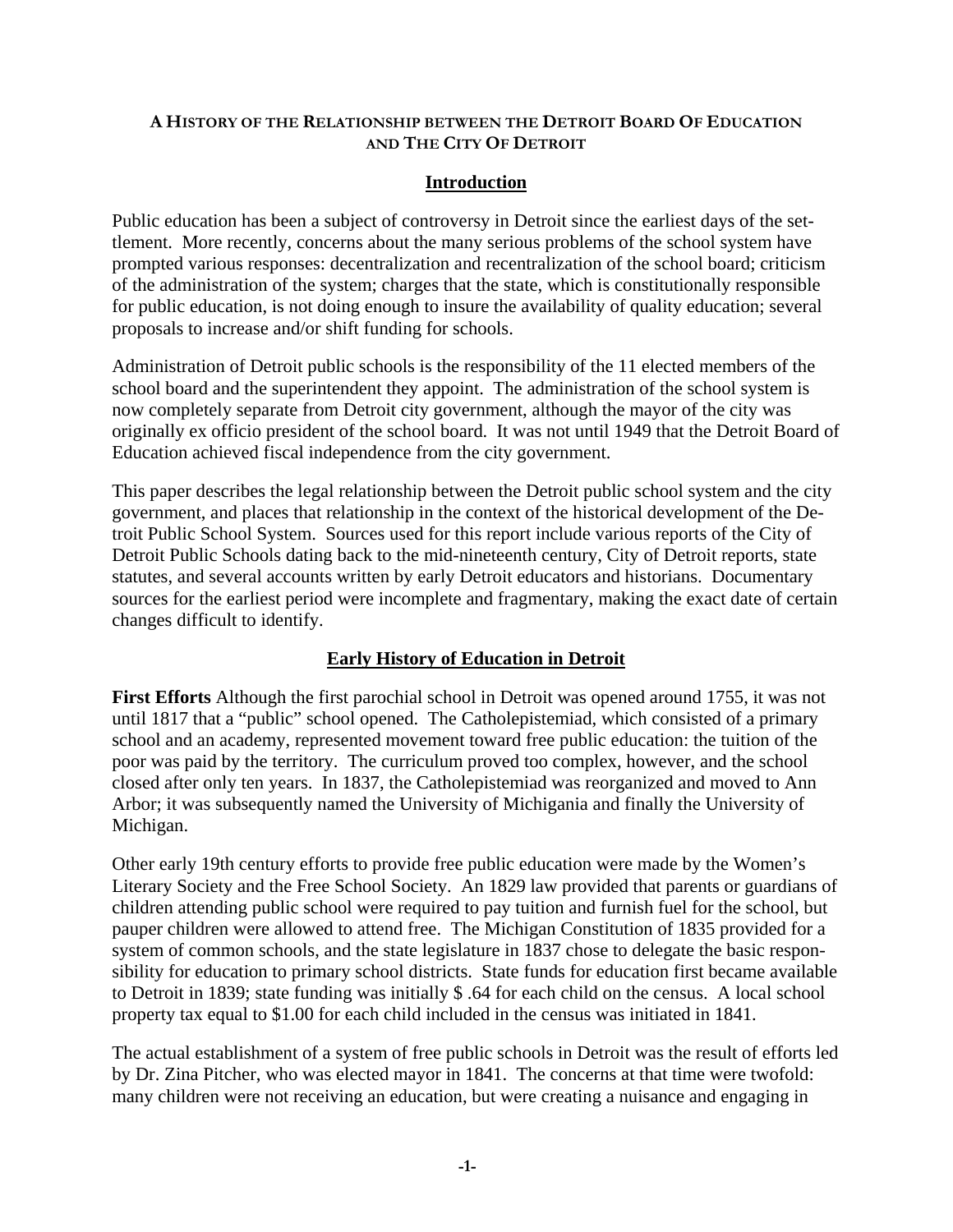mischief. On February 18, 1842, Michigan Governor John S. Barry signed a law establishing free public schools in Detroit for children from ages five to 17. The board of education responsible for those first schools was to be comprised of the mayor, who would act as president of the board; the recorder of the city, who would attend meetings for the purposes of deliberation and of serving on committees, but who had no vote except in the absence of the mayor, when the recorder acted as president; and two inspectors elected from each of the six wards of the city, all of whom served without pay. Inspectors were to be elected to two-year terms, and vacancies were to be filled by the common council. Dr. Douglas Houghton, who was elected mayor of Detroit in 1842, became president of the first Detroit Board of Education, and oversaw the establishment of a primary school in each ward.

Until 1846, the mayor had the right to vote, and in his absence, the recorder exercised this right and acted as executive. In 1846, however, the legislature amended Public Act 70 of 1842, to allow the board of education to elect its own president.

By 1852, there were ten wards from which inspectors were elected. In 1855, the school tax levy was increased from \$1.00 to \$2.00 per child. The first school superintendent was appointed in 1856. The state legislature authorized the common council to levy a tax of no more than \$20,000 per year for school sites and buildings in 1857. Although the mayor and recorder were still listed as ex officio members of the school board in 1855, by 1861 they were no longer listed. By 1864, reorganization of the school board was being proposed, with the board president suggesting a reduction in the number of board members, and the mayor suggesting mayoral nomination of school board members, subject to council approval. The school tax for operations was raised to \$3.00 per child in 1865. In 1873, the board obtained authority to appoint a secretary and a treasurer. Legislation provided that the superintendent of schools could act as secretary of the board, but would not receive extra compensation for this service.

**The Detroit Public Library** On March 31, 1871, the board of education was authorized to appoint a board of library commissioners and transfer the public library to their supervision. Public Act 164 of 1877 authorized cities to establish and maintain free public libraries; Public Act 26 of 1921 required that in cities of over 250,000 population, the public library was subject to the fiscal control of the city government. Today the Detroit Public Library constitutes a separate fund within the City of Detroit's accounting system. The library director is appointed by the library commission (which is appointed by the board of education), rather than by the mayor, and the library maintains its own personnel, labor relations, and purchasing functions. The library is supported by city general fund contributions, as well as a .64 mill levy passed through from the board of education's county-allocated millage, a one-mill extra-voted tax levy, \$7.2 million in state equity grants to Detroit and other state aid, court fines, and miscellaneous revenue.

**The Late 19th Century** In 1875, there were 26 members from 13 wards on the board of education. By 1876, citizens were charging the board with extravagance, influence, and bribery, and demanding reorganization. Reorganization occurred in 1881, and while Mayor William G. Thompson revived the demand that members be mayoral nominees, selected equally from both parties and approved by the common (city) council, Public Act 314 provided for 12 inspectors elected at large to four-year terms. Vacancies were to be filled by the mayor, with city council confirmation. The board at that time made the superintendent of schools its executive officer. In 1889, the method of electing the board was again changed, with one inspector elected from and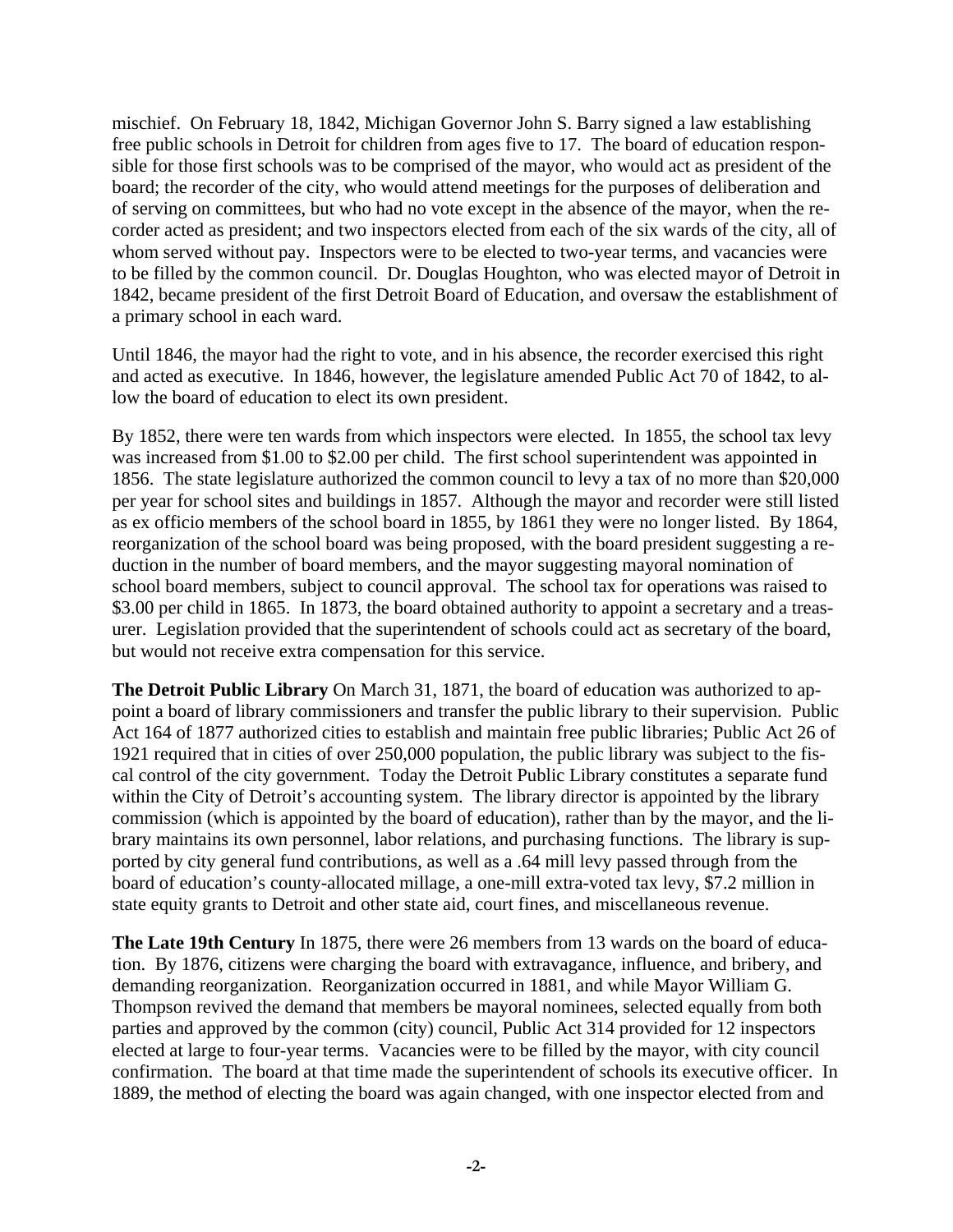by each of the 16 wards. Board members continued to serve four-year terms. Also in 1889, charges of fiscal mismanagement resulted in board of education funds being transferred to the city controller.

Although a state compulsory attendance law had been passed in 1871, it was not until 1897, 45 years after the establishment of the first legislated free public schools in Detroit, that there were sufficient seats in schools for all of the children who attended public school.

By 1900, the superintendent had gained substantial authority, but the mayor and council retained very significant control over school system administration. As new wards were added to the growing city, new members were added to the board; by 1915 the school board was comprised of 21 members. State legislation passed in 1913 allowed board of education reorganization, but this was not submitted to the voters until 1916, when reorganization resulted in the establishment of a seven-member, non-partisan board, elected at large. At this time the power of the school superintendent was again strengthened.

# **The First Comprehensive School Code - 1927**

**Public Act 319 of 1927** In 1927, Public Act 319, the school code, replaced numerous statutes dealing with public education.

Chapter 8 of Part I of Act No. 319 of the Public Acts of 1927 regulated school districts of the first class, defined as those cities having a population of more than 500,000. (In the Bureau of the Census estimates for July 1, 1986, the second largest city in Michigan was Grand Rapids, which had grown only to 186,530 residents. By that time, Detroit's population had declined from a high of about 1.8 million to 1,086,220.) Public Act 319 of 1927 specified that the board of a first class school district was to be comprised of seven members elected at large to six-year terms; the officers of the board were to be a president, vice-president, secretary, the city treasurer was to serve as ex officio treasurer, and the city controller was to serve as ex officio controller. Neither the treasurer nor the controller was allowed to vote on matters before the board.

The act defined the relationship between the board of education and the municipal government, including the city treasurer's custody of school funds; the necessity of city approval of board of education budget requests, payrolls, contracts, vouchers, and borrowing; mayoral approval or veto of proposed expenditures, including pension expenditures; city sale of board of education bonds, and the city clerk's conduct of elections and presentation of ballot issues for the board of education. Although members of the board of education were directly elected, the power of the mayor and city council over the activities of the school district effectively made the public school system a department of the city.

Section 9 of Chapter 8 of Part I of the 1927 school code required the city clerk to notify candidates for the school board of their election within the time specified for notification of city officials. This requirement is still in effect.

Section 13 stated:

The city treasurer shall be ex-officio treasurer and the city controller shall be exofficio controller of said board with the duties hereinafter set forth, but without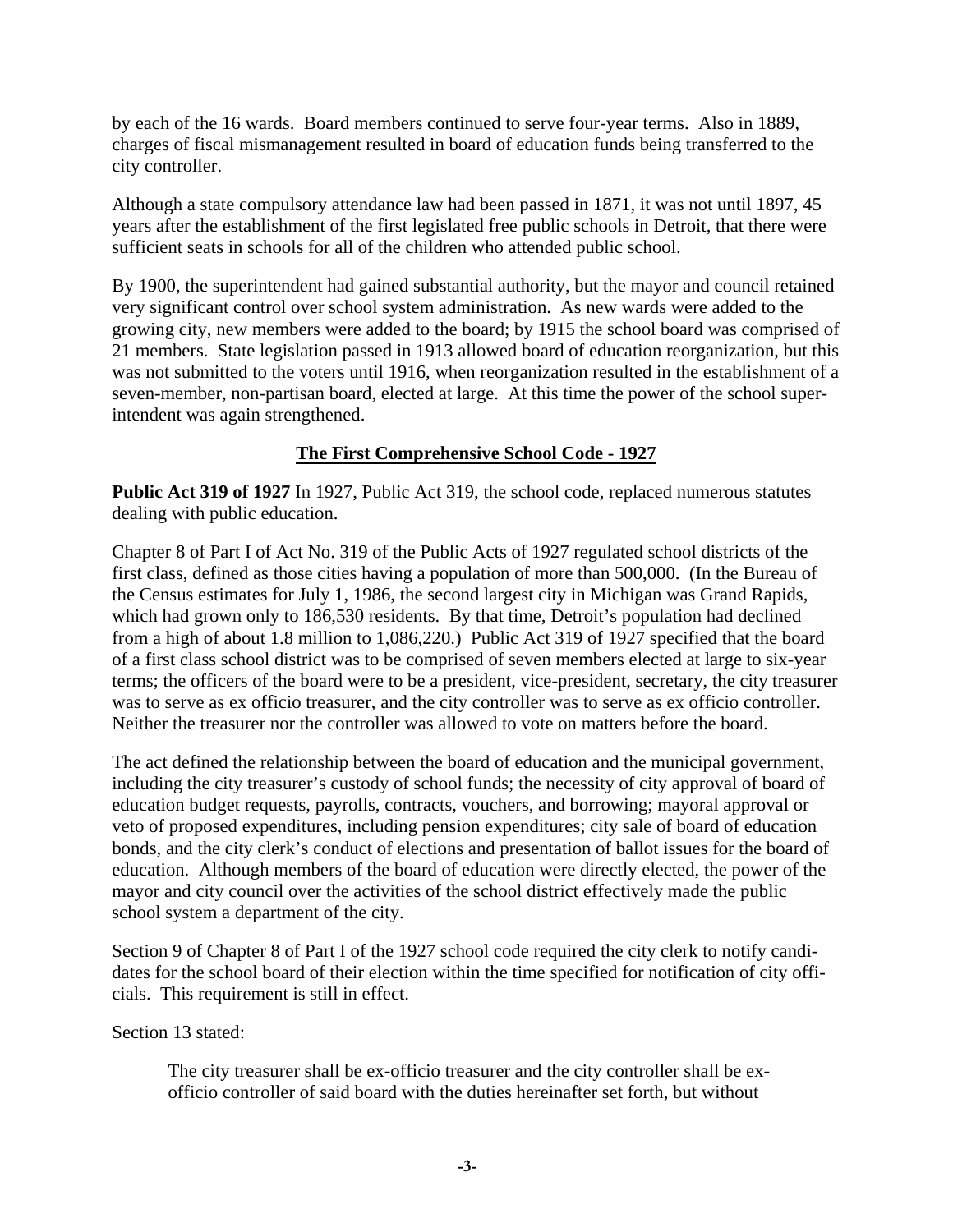the power to vote ... The treasurer shall have the custody of all moneys belonging to the school district and shall pay out the same only upon orders as in this chapter specified. All funds shall be deposited with the same depositories as are selected by the properly constituted authorities for the deposit of city funds and the interest derived therefrom unless otherwise herein appropriated shall be paid into and become a part of the maintenance fund of the board. The board shall require from the city treasurer a separate bond of not less than one hundred thousand dollars and from the city controller a separate bond of not less than twenty-five thousand dollars to protect the separate funds of the board.

The city treasurer, now a division head in the finance department, still has custody of school funds and issues checks drawn on school accounts.

Section 16 of the 1927 school code gave the city council fiscal authority over the board of education:

The board shall annually prepare its budget at the same time and in the same manner as the city's budget and transmit the same to the same appropriating bodies as is provided for in the city's budget.... So much of said budget as the appropriating bodies of said city shall approve shall be levied and collected the same as city taxes: Provided, however, That the amount so approved for every child in the city between the ages of five and twenty years ... shall be not less than five dollars: Provided further, That the appropriating bodies may cause the whole or any part of the appropriation for the purchase of land and the erection of buildings to be made by the issue of bonds in lieu of raising the same by taxation; said bonds shall be issued in the name of the "city of..............." in the same manner as are city bonds....Provision shall be made for the retirement of said bonds in a sinking fund the same as other city bonds.

The city controller was assigned the duty to examine, and if correct to certify all vouchers, including payrolls, bills, accounts, and claims, transmitted by the board, to issue a warrant for payment on the city treasurer, and to charge the appropriate school accounts. The city controller was also responsible for certifying that money to be spent under any board of education contract for the purchase of real estate, or for building construction, remodeling or repair, was available or that an appropriation had been made for that expenditure. In order for the controller to certify these capital contracts, the board had first to submit all contracts for the completed work covered by the appropriation to the controller. In 1955, the city controller was relieved of the authority to insure that school funds had been appropriated and were available for expenditures.

The consent of the legislative body of the city was required for the board to authorize its financial officers to borrow for up to a year, on the best possible terms, to pay condemnation awards.

Actions of the board which initiated the expenditure of property or money had to be recorded and had to be presented by the secretary to the mayor. If the mayor approved and signed, the resolution or proceeding, it went into effect. If the mayor did not approve it, the resolution or proceeding was returned to the board with the mayor's objections in writing. If the mayor neither approved nor returned the item within five days of receiving it, it went into effect. The board could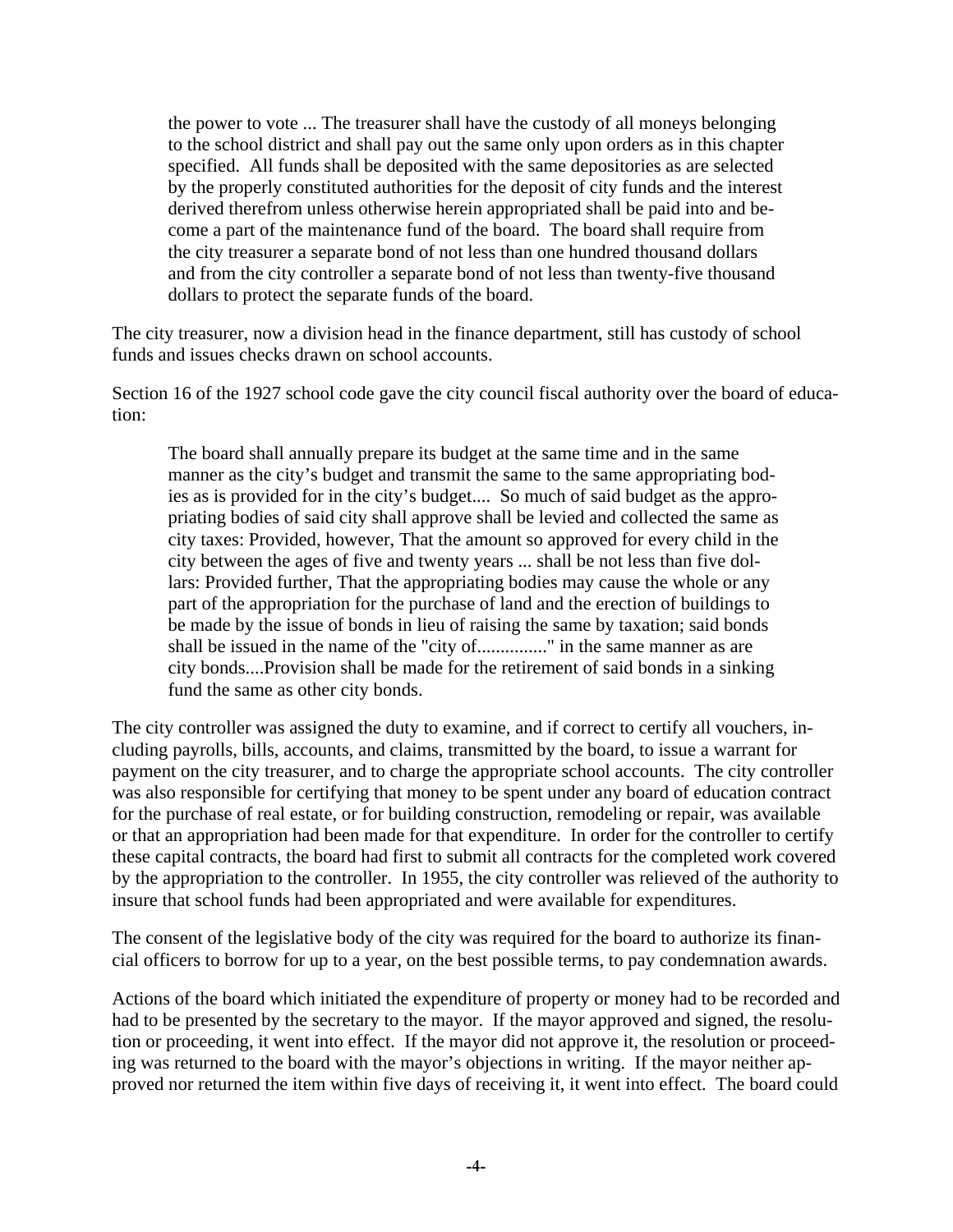override a mayoral veto by a two-thirds vote. The same requirement for mayoral approval applied to actions of the school pension board of trustees.

**Borrowing** In order for the school district to borrow money by selling bonds, the legislative body of the city had to pass a resolution approving the board resolution to purchase buildings or sites, institute condemnation proceedings, erect or equip buildings, or make any other permanent improvement which the board was authorized to make.

A board resolution to issue and sell bonds was to be transmitted to the legislative body of the city, which could approve the contemplated issue and sale, submit the request to the electors, or refuse to approve. If approval were obtained from the city council or the voters, council would by resolution determine the amounts of the individual bonds, the medium in which principal and interest would be payable, and where the bonds would be payable. Council would direct the controller or other city officer to advertise for sealed proposals to be received at a specified time, or for open proposals to be received at a bond auction to be conducted by a city officer. The city council could accept or reject proposals, and could direct the city officer to re-advertise for proposals. Council could by resolution accept proposals for bonds, authorize the sale of those bonds, determine the form of the bonds to be issued and sold, and order the city officer to prepare the bonds. This city resolution was to be transmitted to the board of education, and if ratified by the board, the city officer would prepare the bonds.

The bonds were to be signed by the president of the board of education, countersigned by the mayor or other like executive officer of the city, and by the issuing city officer, be attested by the city clerk, and delivered to the treasurer of the school district, who would certify that: "This bond has been issued and sold in compliance with law; has been duly entered in the books of this office; and the par value of same, and all premiums on sale, and interest accruing before delivery have been paid into this office." After receiving payment, the treasurer would deliver the bonds to the purchaser.

All provisions of law that required that the proceedings of the board of education or legislative body be submitted to the mayor and which regulate the procedure of the board or body on a veto of their proceedings applied to the issue and sale of bonds.

All officers of the city who participated in the issuance and sale of board of education bonds were made ex-officio officers of the school district.

The board of education could elect to submit to the qualified voters of the school district any measure or question not coming under its general power or authority for adoption that the board deemed "Just and proper toward the prosperity of, and the advancement of education in the free schools." The secretary of the board was required to file with the city clerk, a notice of the question to be submitted to the voters at least 20 days before the election. The city clerk would publish the notice in accordance with applicable laws governing city elections. Board of education elections were to be governed by the same laws as governed city elections.

**School Legislation in the 1940s** Section 6 of Chapter IV of Public Act No. 202 of 1943 required the Detroit School District to obtain the approval of the Detroit City Council to authorize the district's sale of tax anticipation notes and pledge the taxes of the school district for payment. Chapter VI of that act dealt with refunding bonds and certificates of indebtedness; Section 3 re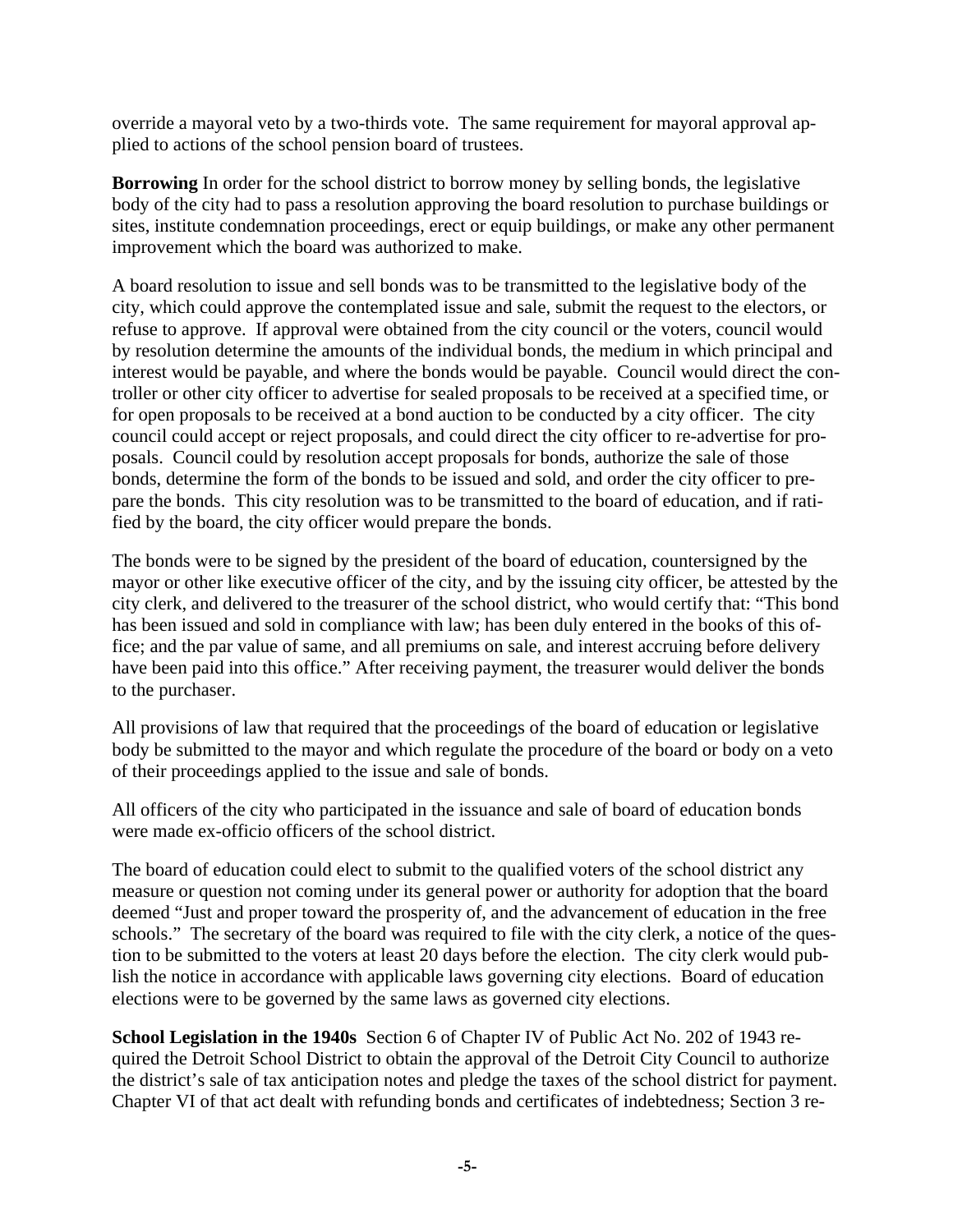quired that the legislative body of the city comprising a first class school district must apply to the Michigan Municipal Finance Commission on behalf of the school district, and that refunding bonds for the school district be issued on the faith and credit of the city.

Public Act No. 114 of 1945 amended Section 16 of Chapter 8 of Part 1 of Act No. 319 of the Public Acts of 1927 by adding "The budget shall specify the amount to be appropriated for the retirement of the employees of the board of education, which item shall be classified as the 'employees' retirement fund." Public Act 122 of 1945 modified Section 18 of Chapter 8 of Part 1 of Public Act 319 of 1927 by deleting the requirement that the board president also sign bills and payrolls submitted to the city controller.

### **Attainment of Fiscal Independence from Detroit City Government - 1949**

**Public Act 2 of 1949** The achievement of fiscal independence from the mayor and common council was considered a triumph by the Detroit Board of Education. Public Act No. 2 of 1949 amended Sections 16 and 29 of Chapter 8 of Part 1 of Act No. 319 of the Public Acts of 1927, Section 16 as amended by Act No. 114 of the Public Acts of 1945. The board of education was freed of the requirement for city approval of budgets and borrowing: it could adopt a budget, determine what part of the capital plan was to be funded by bond proceeds, and determine the tax levy required. The city would levy, collect, and distribute the property tax.

The revised Section 16 stated:

The board shall annually prepare estimates of its needs for the ensuing fiscal year on or before the last Tuesday in April.... The board may cause the whole or any part of the appropriation for the purchase of land and the erection of buildings to be made by the issue of bonds in lieu of raising the same by taxation. Provision shall be made for the retirement of such bonds in a debt retirement fund, and such bonds shall bear interest at a rate not exceeding 6 per cent per annum. The board shall thereafter, adopt a budget in the same manner and form as required for its estimates and determine the amount of tax levy necessary for such budget and shall certify on or before the Friday following the third Monday in May said amount to the assessing officers of the city who shall apportion the school taxes together with other taxes of the city; the amount so apportioned shall be assessed, levied, collected, and returned for the school district in the same manner as taxes of the city; and the city treasurer shall return to the school district its portion of the total tax collections on a percentage basis: Provided, however, That the tax levied by the board of education may in the discretion of the legislative body of the city be stated separately on each tax bill.

Section 29 of the 1949 act allowed the board of education to incur debt; it replaced the requirement in the 1927 act for city approval of proposed expenditures.

Section 51 of Chapter 8 of Part 1 of Act No. 319 of the Public Acts of 1927, which required that the issue and sale of board of education bonds be approved by the mayor, was repealed.

**Public Act 3 of 1949** Public Act No. 3 of 1949 amended Section 54 of Chapter 8 of Part 1 of Act No. 319 of the Public Acts of 1927. The revised Section 54 stated that board of education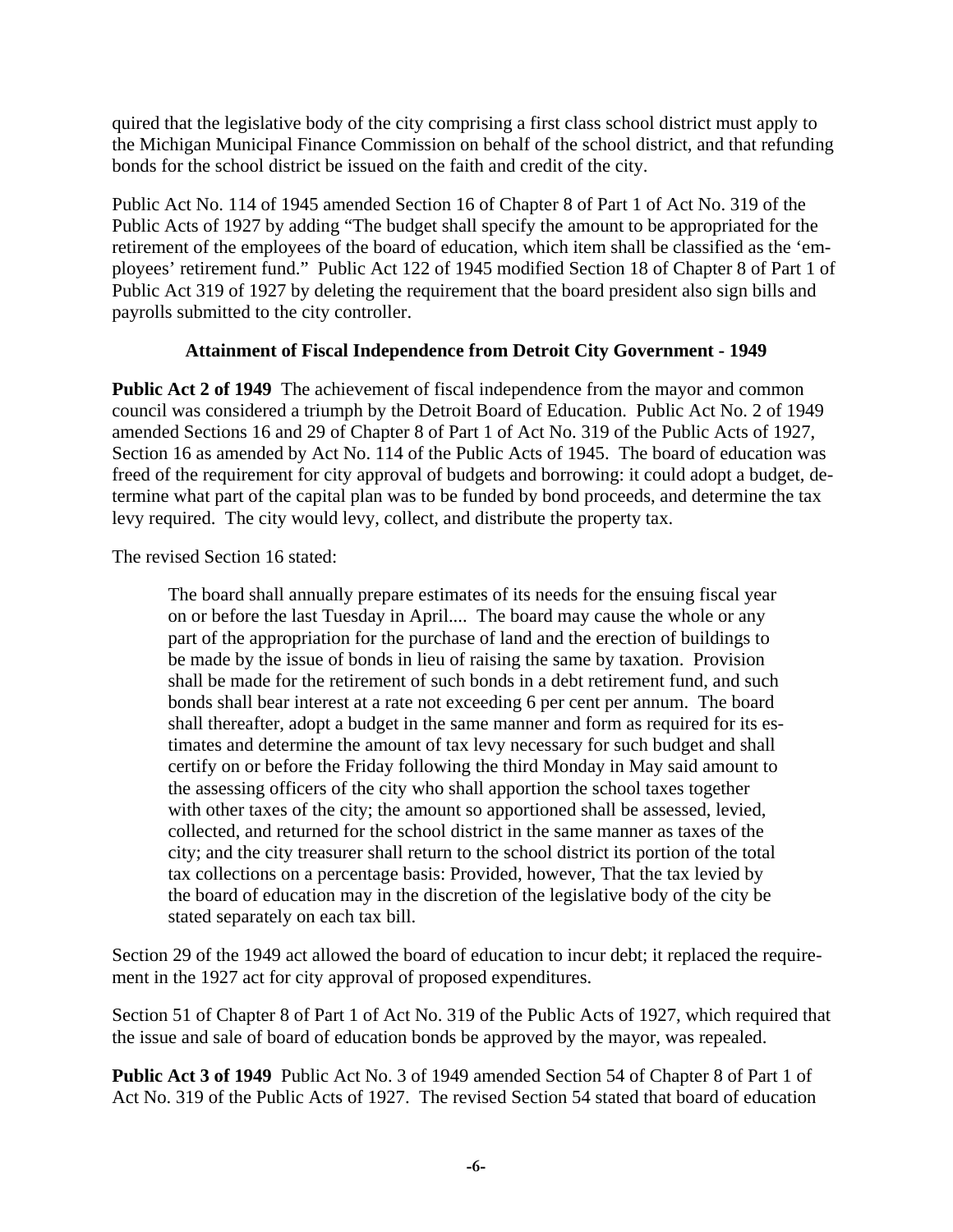ballot issues would be submitted to the voters at the next scheduled state or city election, and required that the notice be filed with the city clerk at least 20 days before the election. The requirement that board of education questions be placed on a separate ballot and that they be placed in a separate ballot box was deleted.

### **The School Code of 1955**

Public Act 269 of 1955 Act No. 269 of the Public Acts of 1955 was "the school code of 1955." Chapter 6 defined and regulated school districts of the first class, still defined as those in cities with populations of at least 500,000. Various sections of the 1955 code (Sections 189, 193, 218, 220, 221, 222, 225) duplicated sections of the 1927 code or later statutes.

Section 196 duplicated prior language, except that the board of education was required to certify the amount of the tax levy to the assessing officers of the city on or before the Wednesday following the first Monday in June.

Section 198 modified prior law by relieving city officials of the right and duty to review requests from the board for payment of board funds:

All payrolls, bills and accounts which become due and payable under any contract or by reason of any previous authorization or action of the board after the same have been registered in a book provided for that purpose and the same are charged to the appropriations from which the same are payable, shall be paid and the secretary of the board shall issue and sign a warrant therefor upon the treasurer, who, upon receipt of warrant, shall issue his check in payment thereof. All other bills, accounts and claims in excess of \$100.00 shall be approved by the board and charged to the appropriation from which the same are payable and shall be paid by the city treasurer in the manner provided for above...

The secretary of the board of education was substituted for the city controller as the officer who was required to certify that money proposed to be spent was actually in the treasury or that an appropriation had been made for the contracted expense.

The board was still required to obtain the consent of the legislative body of the city to borrow for one year or less sums necessary to pay condemnation awards.

The board was required to obtain annual financial audits of school district books. The board could request these audits be performed either by a firm of certified public accountants or by the city's auditor general if that city auditor's duties were limited to post auditing of finances and investigation of operations. The audit was to be reported to the board and be a public record.

No mayoral approval was required for the board to spend money or create debt.

Section 210 provided for the pensioning of non-teaching employees and stated in part:

It is further provided that if provision is made by general law or the charter of the city for a retirement system for the employees of the city, the employees of said board, except public school teachers, may, by concurrent action of the board and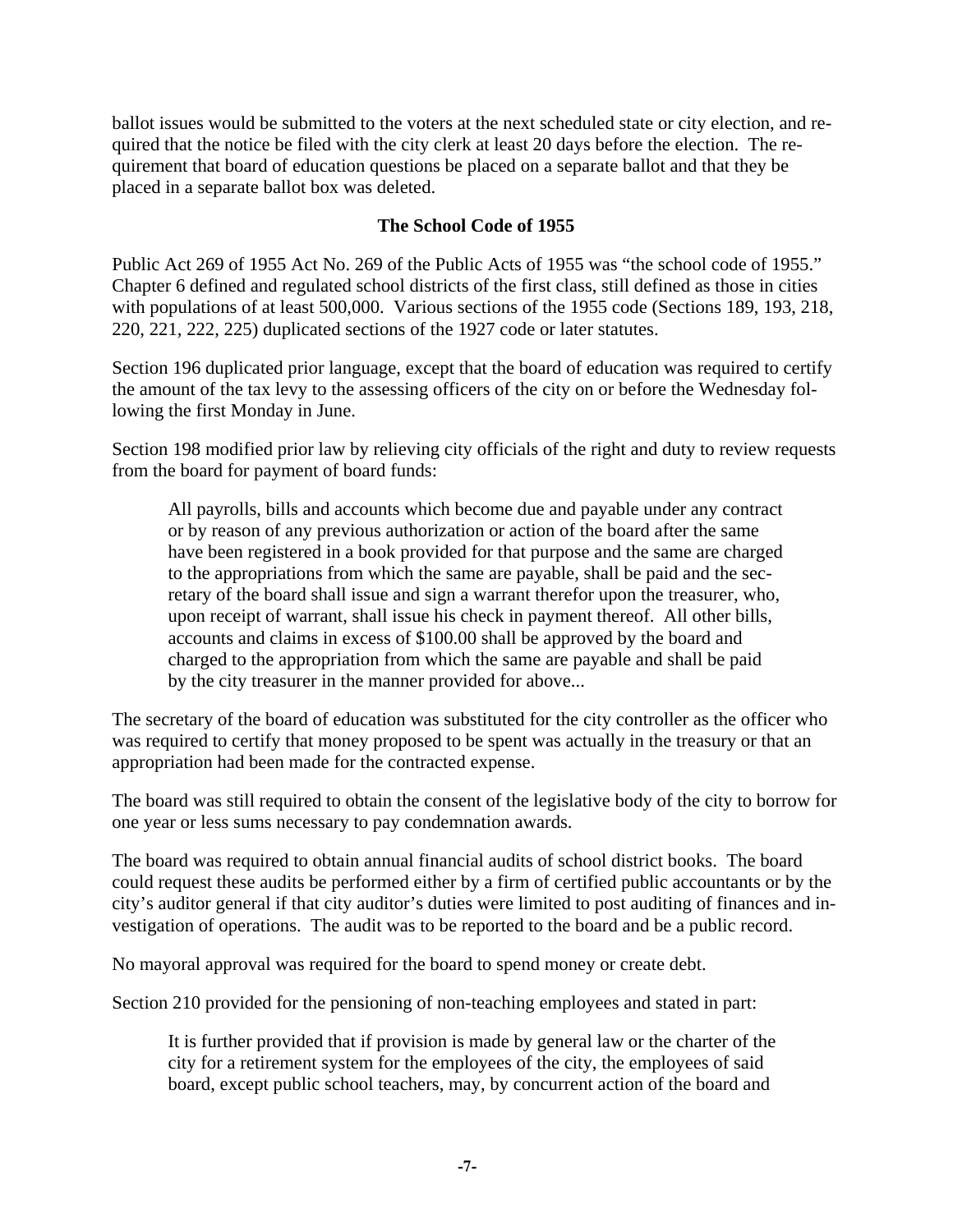the legislative body of the city, be placed under the provisions of the retirement system provided for the employees of the city.

There was no provision in the 1955 law requiring the submission of the proceedings of the board of education pension board to the mayor, as was required by the 1927 school code.

Section 227 of the 1955 school code changed the requirement found in Public Act No. 3 of 1949 that the notice of a measure or question approved by the board of education to be placed on the ballot at a general or special election be submitted to the city clerk at least 30 days before the election. The 1955 act required submission of that notice at least 60 days before the election.

**Wayne University** The Detroit Board of Education exercised control of Wayne University, which was formed by the 1933 consolidation of existing colleges, the first of which was founded in 1868. Section 229 of the 1955 school code provided that the board could by resolution establish a board of governors for the college, university, or other institution of higher learning which it maintained. That board of governors would be subject to and governed by all the provisions of the law pertaining to the board of education, and would have all the powers and duties of the board of education with respect to the college, university, or institution of higher learning. Curiously, the university board was not granted the fiscal independence from the city that had been granted to the board of education in 1949.

The officers of the board of governors shall be a chairman, vice-chairman, secretary, and treasurer. The city treasurer shall be ex-officio treasurer, and the city controller shall be ex-officio controller of said board of governors with such duties hereinafter or heretofore set forth, but without power to vote. The attorney or corporation counsel of the city shall be attorney for said board of governors.... The regents shall make an annual report to the mayor and the board of education setting forth all receipts and expenditures, and a report of their activities and recommendations.... No real estate of the corporation shall be sold or leased without the express consent of the legislative body of the city. The board of governors may, with the consent of the legislative body of the city, acquire by condemnation real estate for the use or ownership of said-corporation in the same manner as is provided for the board of education in this chapter.... The said board of governors shall by majority vote annually prepare its budget and transmit the same to the same appropriating officer and bodies as the said board of education.... The appropriating bodies may allow said budget or may reduce same in gross or in the amounts specified in any of the categories herein designated, and no transfers of funds from one category to another shall be made thereafter by said board of governors without the express approval of the chief executive officer of the city.... the appropriating officials and bodies may cause the whole or any part of the appropriations to be made by the issue of bonds in lieu of raising the same by taxation in the same manner as is provided by law for the board of education under this chapter It shall be mandatory for the appropriating bodies to annually levy and collect taxes in a minimum amount of \$100.00 for each equated full time student enrolled in the university during the previous fiscal year.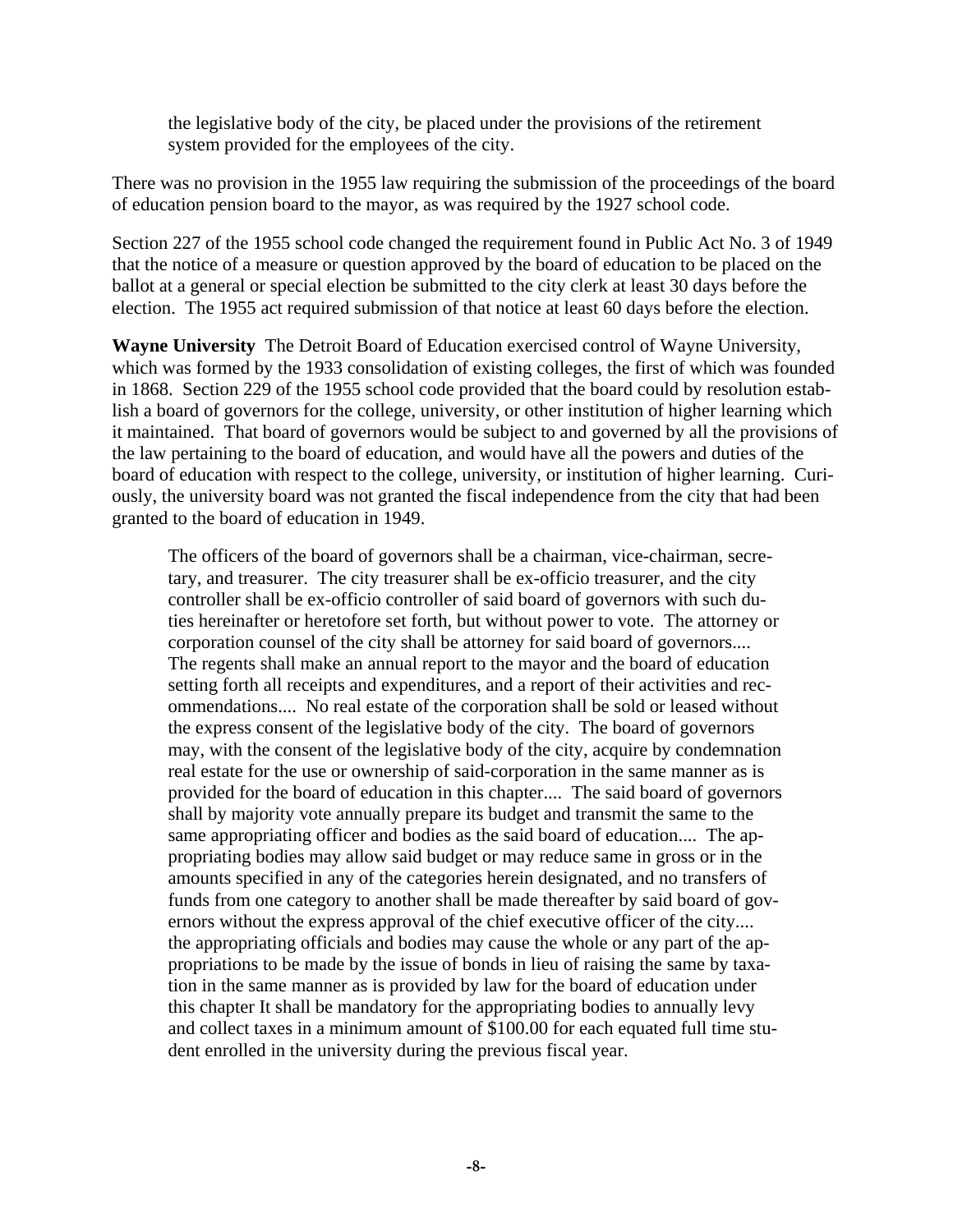In the next year, 1956, Public Act 183 made Wayne University a state university, completely independent of city government and the Detroit Board of Education.

**Experiments with Decentralization** In 1956, the Detroit School District had 298,000 students, 10,000 teachers, and more than 300 schools. Governance was an issue, and discussions of the benefits of decentralization led to the administrative division of elementary schools into districts. Administrators were appointed to run unified districts encompassing elementary, junior high, and high schools in 1957.

In April of 1960, the Detroit City Plan Commission, Comprehensive Planning Division, published Proposed Standards for Public Education Facilities, a reappraisal of the city's Master Plan which focused on the type, size, and location of public schools.

Two years later, in March 1962, the Citizens Advisory Committee on Equal Educational Opportunities included several recommendations that involved cooperation between the board of education and the City of Detroit municipal government, including advising the board to work closely with city planning, housing, and recreation departments in developing sites for public housing projects; to transfer costs associated with indigent students to the city's welfare department; and to negotiate with the city and federal governments to obtain financing for school construction through the urban renewal program. At that time, the city health department provided medical examinations for indigent students, and the committee advised that the board hire physicians to do this in-house.

During the 1960s there was substantial public sentiment in favor of community control of schools. This demand for meaningful change was not satisfied by administrative decentralization. A bill (HB 3801) was introduced in 1967 to divide Detroit into 16 completely separate school districts; another (HB 4078, introduced in 1968) proposed 12 regions operating under a central board.

Public Act 244 of 1969 required decentralization of the school board into from seven to 11 regional school districts. The act was repealed in 1970, when Public Act 48 required a central board comprised of 13 members, eight of whom were to be elected from regions, with the remaining five elected at large. A five-member regional board was to be elected for each of the eight regions.

**The 1972 Deficit** The Detroit School District reported a 1972 deficit of \$70 million. The state legislature provided a remedy in Public Acts 1 and 2 of 1973.

Public Act 1 of 1973 amended Section 681 and added Section 689 to the 1955 school code (Public Act 269 of 1955). The revised Section 681(2) permitted a district with an operating deficit or projected deficit of at least \$100 per pupil, based on normal school accounting practices, to borrow an amount not to exceed the lesser of the deficit or \$75 million by issuing notes or bonds. Annual debt service was limited to 50% of the district's sales tax state aid payments. The bonds or notes were to be secured primarily by an ad valorem property tax of not more than 2.25 mills or an income tax levied pursuant to the new Section 689. Section 689 provided that the

board of a district of the first class having boundaries coterminous with those of a city which imposes a city income tax...may, by resolution adopted by a majority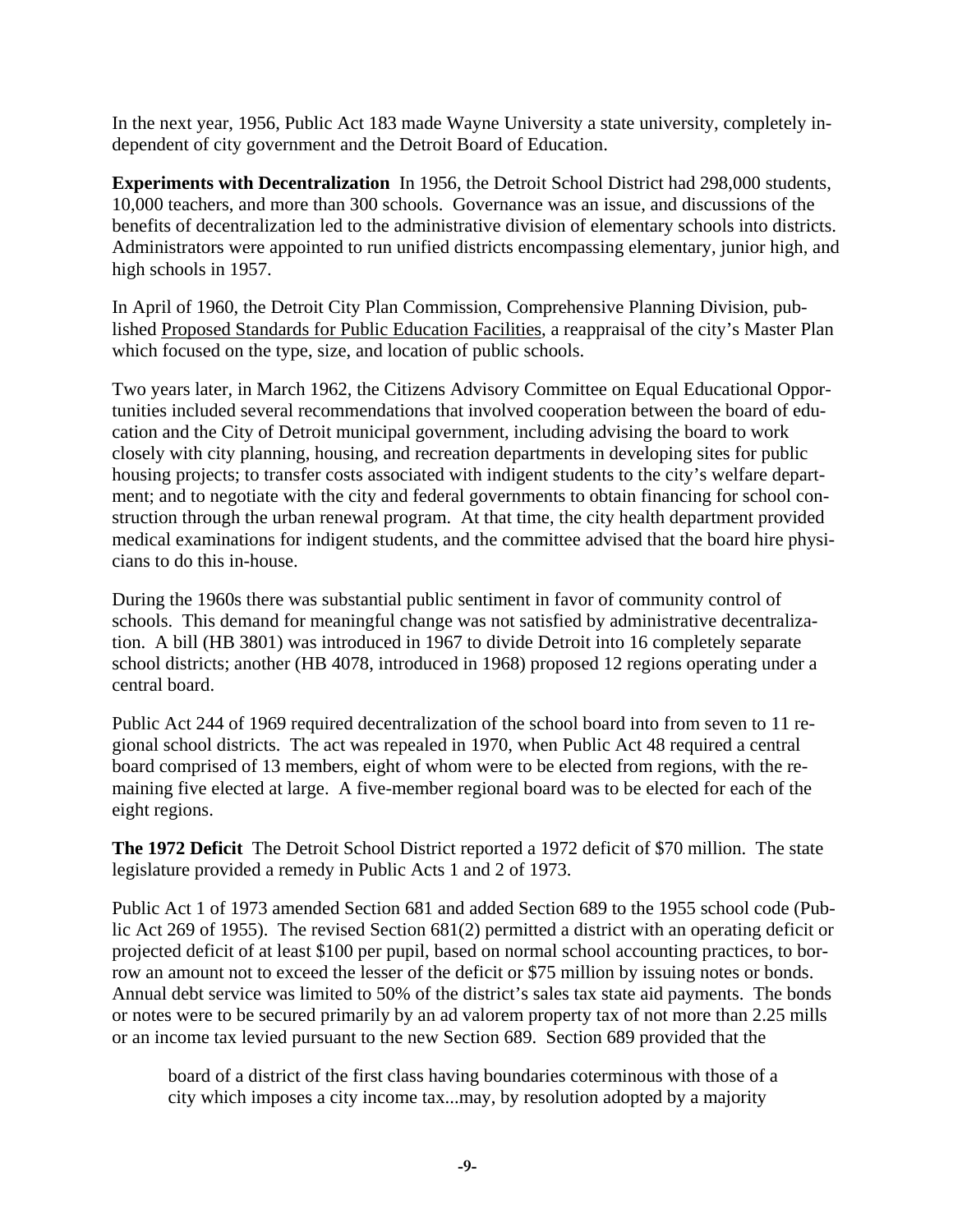of its members elected and serving, adopt, levy, assess, and collect an excise tax, upon income received, earned, or otherwise acquired by corporations and resident individuals. An excise tax so adopted shall not exceed 50% of the liability of the corporations or resident individuals for a 2% income tax imposed by the city with coterminous boundaries.

The district was to report having adopted an income tax to the city clerk within five days. The school district income tax was to be administered by the municipal administrator who was charged with administering the city income tax, and the treasurer of the city was to be responsible for collecting and accounting for the revenue from the school income tax, including remitting the school portion of withholding and estimated taxes to the school district at least monthly.

The Detroit School District used the authority granted in Public Acts 1 and 2 of 1973 to issue deficit bonds to retire the \$70 million debt. These bonds were repaid from a 2.25 mill property tax levy imposed in 1974 through 1979. The school income tax provision was not implemented, but reappeared in the school code of 1976.

**Desegregation** In August 1975 a federal court ordered the desegregation of the Detroit Public Schools; court jurisdiction was retained until January 1989.

## **The Current School Code**

**Public Act 451 of 1976** Part 6 of the school code of 1976 (the most recent school code) defines and contains provisions for governing school districts of the first class. Although districts of the first class are defined as those attaining 120,000 members, districts with enrolled pupil membership of 100,000 were to be comprised of eight regions, each with a regional board consisting of five members -- a provision that was later amended.

Section 411 of Part 6 of Act No. 451 of 1976 deals with the at large election of five members of the board of education.

Section 413 maintains the city clerk's responsibility to notify successful candidates for school board of their election.

Section 416 restates old relationships:

- (1) The officers of the first class school district board shall be a president, vice-president, secretary, and treasurer. The city treasurer shall be ex officio treasurer of the board without the power to vote.
- (4) The treasurer shall have the custody of all moneys belonging to the school district and shall pay out moneys pursuant to section 433. The funds shall be deposited with the same depositories as are selected by the properly constituted authorities for the deposit of city funds and the interest derived shall be paid into the general fund of the board.
- (5) The board shall require from the city treasurer a separate bond of not less than \$100,000.00 to protect the separate funds of the board.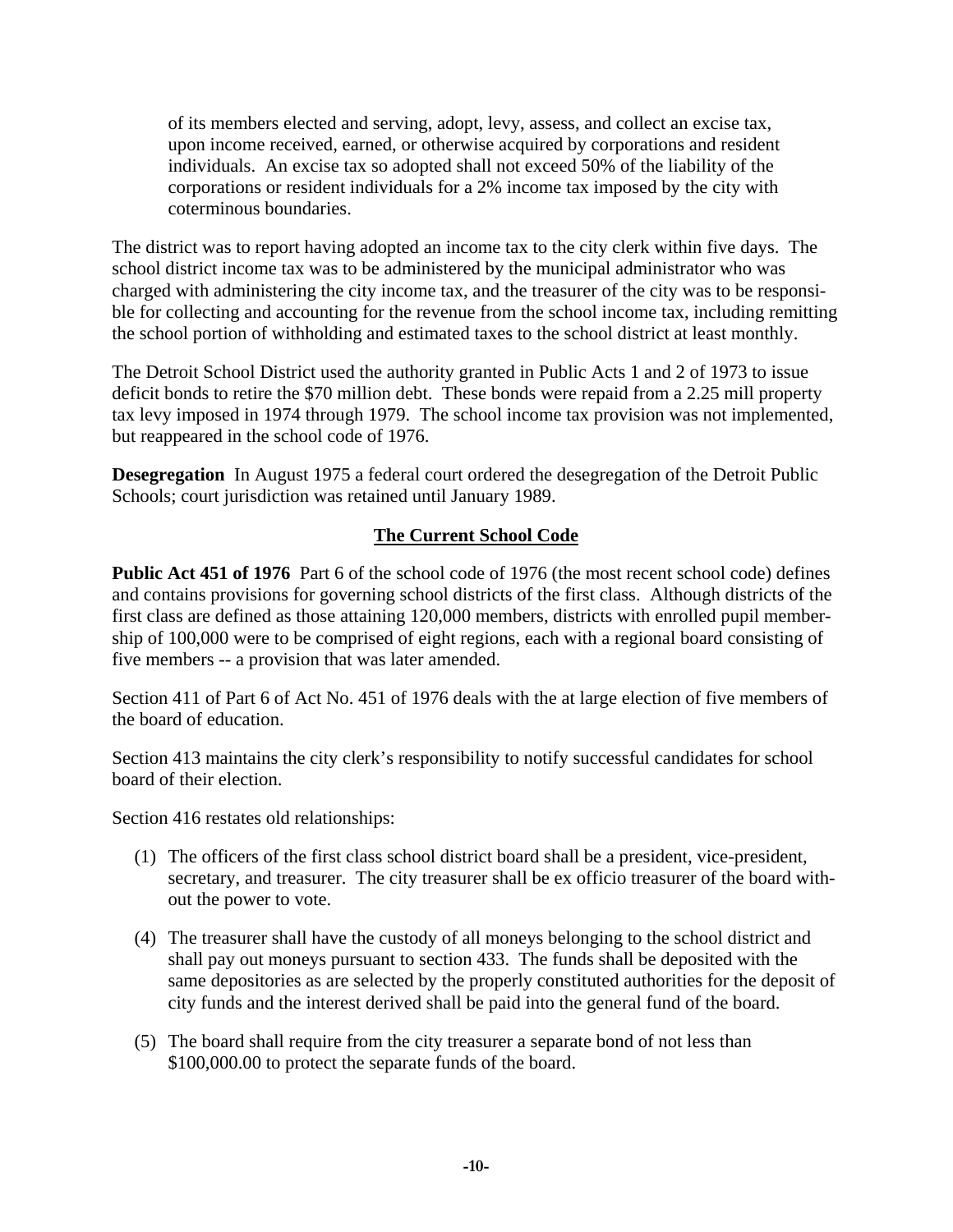The referenced Section 433 directs the treasurer, upon receipt of a warrant signed by the secretary, to issue a check.

The powers and duties of the treasurer of a school district are enumerated in Section 125 of the school code, and include having the care and custody of all moneys of the district, which are to be deposited as directed by the board; making payments upon the lawful order of the secretary of the board; maintaining records and accounts of the funds; presenting an annual accounting of revenues and disbursements to the board; and performing other duties required by law or the board.

The revised code retains the requirement of an annual financial audit, and the board's option to engage either a CPA firm or the city's auditor general for that purpose.

The board retains the right to adopt a budget and determine the tax levy to be collected by the city. Section 432 states:

The board shall adopt a budget in the same manner and form as required for its estimates and determine the amount of tax levy necessary for that budget and shall certify on or before the date required by law the amount to the city.... The proper officials of the city shall apportion the school taxes in the same manner as the other taxes of the city are apportioned, and the amount apportioned shall be assessed, levied, collected, and returned for the school district in the same manner as taxes of the city. The tax levied by the board, in the discretion of the legislative body of the city, may be stated separately on each tax bill.

Throughout Michigan, cities and townships collect and return school property taxes.

The secretary of the board of education retains authority to approve payments of school funds by the city treasurer.

**Long-Term Debt** The board is required to obtain the consent of the Detroit City Council to borrow any amounts necessary to pay awards in condemnation proceedings.

Detroit city officials who participate in the issuance and sale of school bonds continue to be ex officio officers of the Detroit School Board.

Subsection 5 of Section 445 of the 1976 school code deals with issuance of capital bonds:

The secretary of the board shall file with the city clerk a written notice of the adoption of the resolution with a draft of the form of the bonding proposition to be submitted to the school electors of the school district. The notice shall be under the seal of the board and filed with the city clerk at least 60 days before the date fixed by the board for the election.

**Local Income Tax** The City of Detroit instituted an income tax of 1% on residents, nonresidents, and corporations in fiscal 1963. On January 1, 1965, the rate on nonresidents was decreased to 0.5%. On October 1, 1968, the rate on residents and corporations was increased to 2%. On July 1; 1981, the rate on residents was increased to 3%; the rate on nonresidents was increased to 1.5%.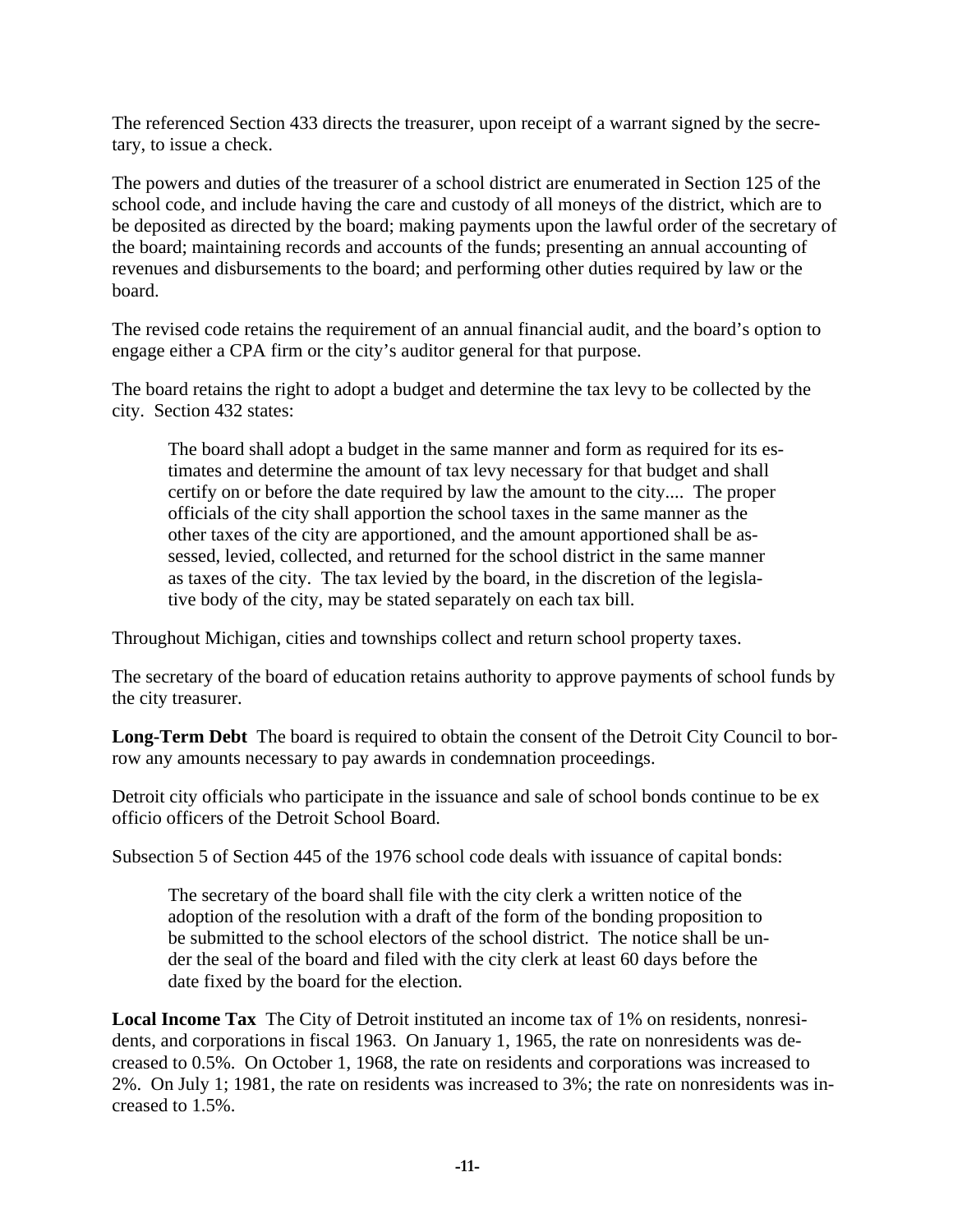Subsection 1 of Section 451 of the 1976 school code grants the right of the only Michigan first class school district to impose an income tax, but only if the district levies less than 24.76 mills for operations:

The board of a first class school district having boundaries coterminous with those of a city which imposes a city income tax ... by resolution adopted by a majority of its members elected and serving, may adopt, levy, assess, and collect an excise tax, upon income received, earned, or otherwise acquired by corporations and resident individuals.... The board of a first class district authorized by law to levy at least 24.76 mills ad valorem tax for the operation costs of a district shall not levy an excise tax on income.

In 1975, the Detroit Board of Education levied 24.76 mills for operations; the Detroit board now levies 35.90 mills for operations.

If a first class school district income tax were allowed by repealing the 24.76 mill restriction, the Headlee amendment to the state constitution would require voter approval. The school code would place the responsibility for collecting, accounting, and distributing the school income tax with the city. Subsection 5 of Section 451 states:

A school district tax imposed by resolution passed pursuant to this section shall be administered by the administrator designated by the city having boundaries coterminous with the district to administer the city tax, and the treasurer of that city shall collect and account for the revenue. After deducting the amount of refunds, the city treasurer shall pay over the balance to the school district as soon as is practicable. As often as practicable, but not less often than monthly, the city treasurer shall pay over and distribute to the school district the amount of taxes which it is estimated to be entitled to which are received in the form of withholding remittances and estimated taxes paid.

The 1976 code continues to enable the school board to resolve to place ballot issues before the voters. Those issues approved by the board are to be filed by the secretary of the board with the city clerk at least 60 days before the election.

**Recentralization** In 1981, Public Act No. 96 allowed first class school districts to ask the electors of the district whether regional boards should be eliminated. Detroit voters agreed to return to administration by a central board of education. The act required the filing of board member nominating petitions with the city clerk, the city clerk's validating of signatures, and the city clerk's notification of the county clerk of the names and addresses of candidates. In Section 314(a) the city clerk is required to "serve notice of election upon each member of the first class school district board elected at the election." Section 418(a)(3) states:

the board may employ a firm of certified public accountants to make the (complete annual) audit (of its financial transactions) or, if the city within which the school district is located has an auditor whose duties are limited to postauditing of finances and investigation of operations, the board may arrange for the city's auditor to make the audit.